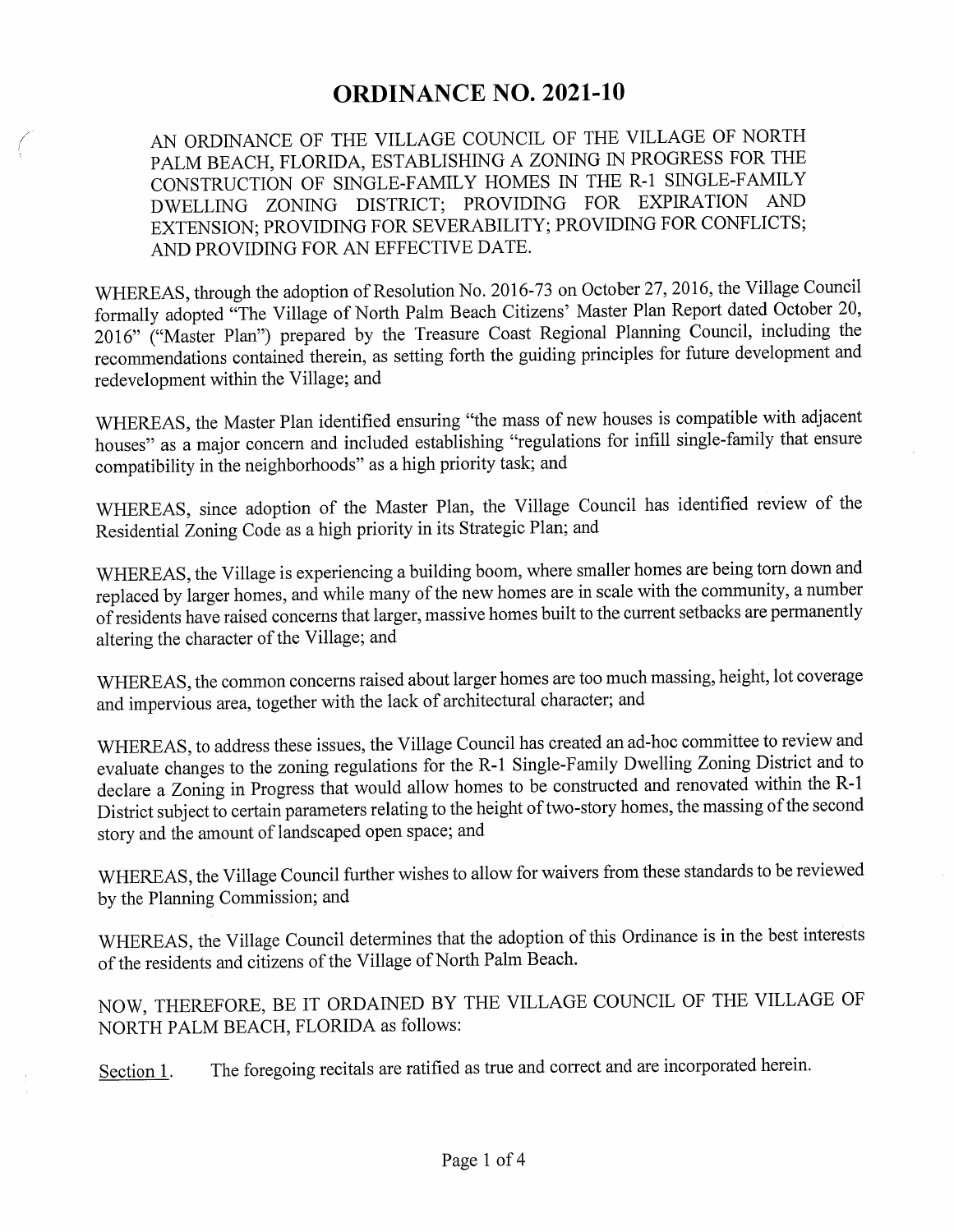Section 2. As of the effective date of this Ordinance, all applications for building permits relating to the construction or renovation of single-family homes in the R-1 Single-Family Dwelling Zoning District shall comply with the following requirements:

A. Minimum landscaped area.

- 1) All one- story single- family homes shall have <sup>a</sup> minimum landscaped area of thirty- five percent  $(35%)$ .
- 2) All two- story single- family homes shall have <sup>a</sup> minimum landscaped area of forty percent  $(40%).$
- 3) All single- family homes ( both one and two story) shall provide <sup>a</sup> minimum landscaped area of fifty percent (50%) in the required twenty-five foot (25') front yard setback. Properties with frontage along collector roads ( Lighthouse Drive and Prosperity Farms Road) shall provide <sup>a</sup> minimum landscaped area of forty percent ( 40%) in the required twenty-five foot (25') front setback. Properties that have an irregular lot shape, meaning a lot which is not close to rectangular or square, and in which the width of the property at the front property line is less than required by the underlying zoning district shall provide a minimum landscaped area of twenty-five percent (25%) in the required twentyfive foot  $(25)$  front setback.

For the purposes of this subsection, the term minimum landscaped area shall mean a pervious landscaped area unencumbered by structures, buildings, paved or grass parking lots, sidewalks, pools, decks, or any impervious surface. Landscape material shall include, but not be limited to, grass, ground covers, bushes, shrubs, hedges or similar plantings, or decorative rock or bark. No landscape material shall be used for parking.

With respect to building permits for renovations of existing single-family homes, the minimum landscaped area standards shall apply only to the extent that the proposed scope of work impacts the applicable standard.

B. Building height

All single-family homes shall be limited to two stories and thirty feet (30') in height for flat roofs and thirty-five feet (35') feet for all other types of roofs, including gable, hip, gambrel and shed roofs.

For the purposes of this subsection, height shall be measured from the average elevation of the existing grade prior to land alteration for properties outside of special flood hazard areas and from the required design flood elevation for properties within special flood hazard areas. Height shall be measured to the highest point of the following:

- 1) the coping of a flat roof and the deck lines on a mansard roof;
- 2) the average height level between the eaves and roof ridges or peak for gable, hip or gambrel roofs; or
- 3) the average height between high and low points for a shed roof.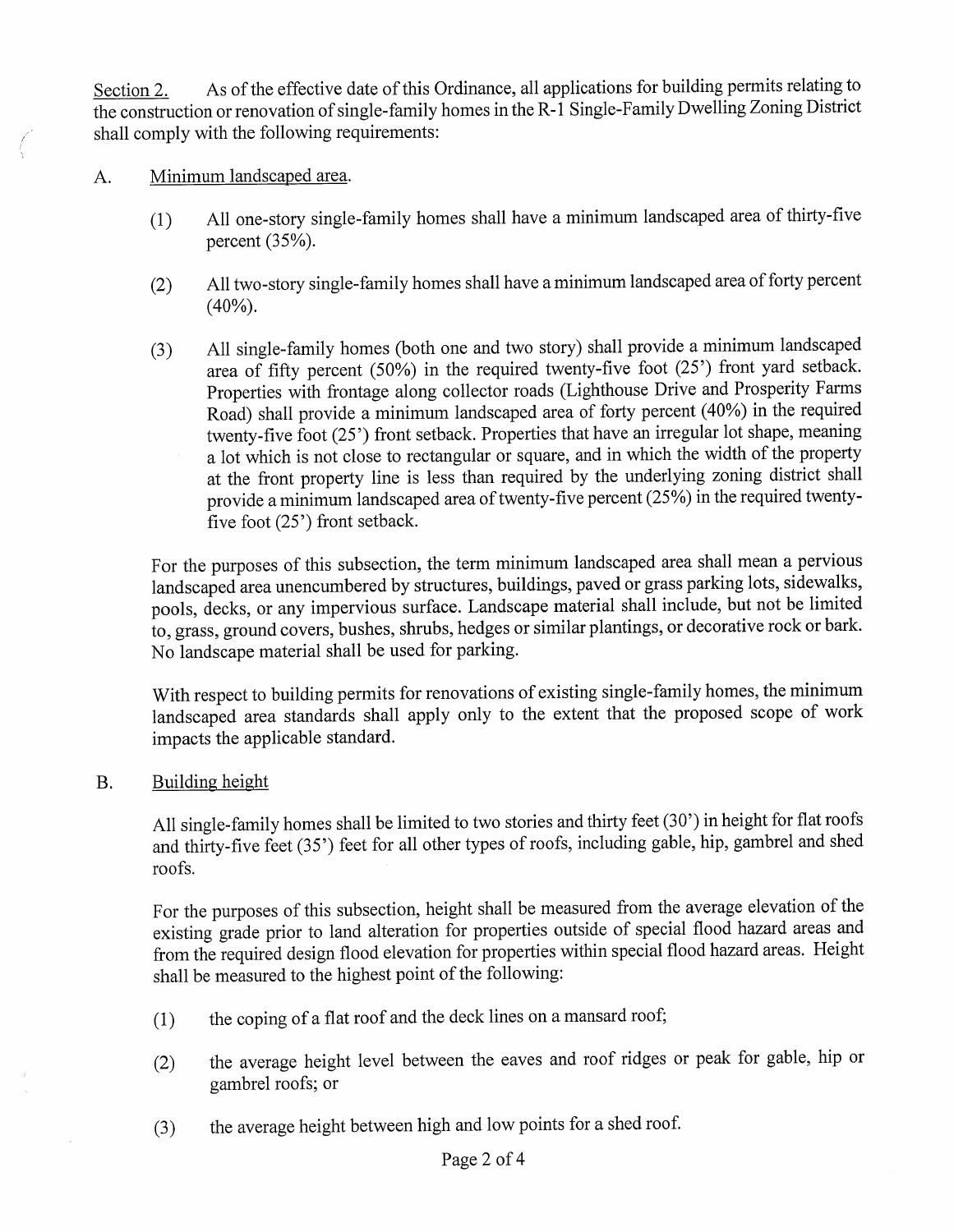Decorative architectural elements, chimneys, mechanical equipment, non -habitable cupolas, elevator shafts or similar appurtenances shall be excluded from the foregoing height restrictions.

## C. Second -story floor area

The floor area of the second story of a single-family home shall be limited to seventy-five percent 75%) of the floor area of the first story.

For the purposes of this subsection, floor area shall mean all space within the exterior walls of a structure and shall include roofed patios or balconies for the second story.

## D. Waivers

An applicant for a building permit for a single- family residence may seek one or more waivers from the standards set forth in this Ordinance. The Planning Commission may approve waivers to these standards provided that the proposed residence otherwise meets the general intent ofthis Ordinance and the requested waiver does not:

- 1. Exceed the maximum building height by more than five (5) feet;
- 2. Reduce any required minimum landscaped area requirement by more than five percent 5%); and
- 3. Increase the limitation on the floor area of the second story by more than five percent  $(5%)$ .

Waiver requests shall be filed with the Community Development Director, and the Director shall place the request on the next available Planning Commission agenda. The applicant shall be required to notify all adjacent property owners, including the owners of properties separated from the applicant's property by a public or private right-of-way, of the Planning Commission's consideration of the waiver request. Such notice shall be on <sup>a</sup> form supplied by the Community Development Department. Ownership shall be determined utilizing the County Property Appraiser's database. A least seven  $(7)$  days prior to the Planning Commission's consideration of the waiver request, the applicant shall provide <sup>a</sup> notarized certification that such notice has been provided to all adjacent property owners either via first- class mail or hand -delivery. No additional notice shall be required.

Section 3. This Zoning in Progress shall expire six (6) months from its effective date or the date the Village Council formally adopts revisions to the zoning regulations for the R-1 Single-Family Dwelling District, whichever shall first occur. If the Village Council determines that additional time is necessary to review and adopt such revisions, the Village Council may extend the Zoning in Progress by resolution for an additional six  $(6)$  month period.

Section 4. If any section, paragraph, sentence, clause, phrase or word of this Ordinance is for any reason held by a court of competent jurisdiction to be unconstitutional, inoperative or void, such holding shall not affect the remainder of this Ordinance.